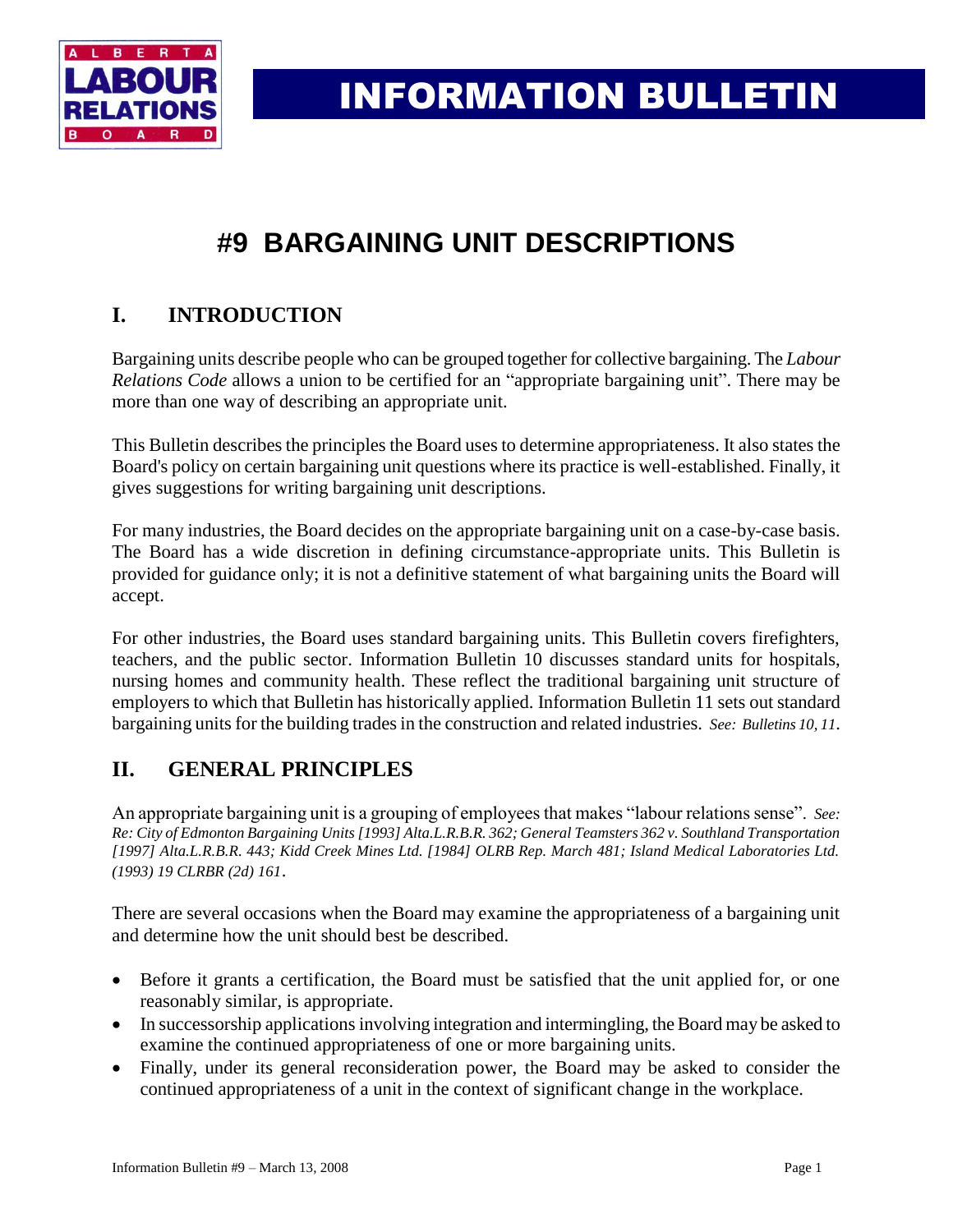• There may be more than one appropriate bargaining unit in a given case. The Board may certify any bargaining unit that is appropriate. It is not required to certify only the most appropriate unit. *See: Section 34(1)(c); AUPE 113 v. Legal Aid Society [1983] Alta.L.R.B 83-002.*

In a successor or reconsideration case, the Board determines whether the existing unit continues to be appropriate in the form certified. The Board presumes a unit remains appropriate until evidence convinces it otherwise. *See: CUPE 3203 v. Horizon School [1995] Alta.L.R.B.R. 439*.

The Board considers the following factors in deciding whether a unit is appropriate. None of these factors alone dictate a result. The Board weighs these and other competing considerations in each case. As well, the Board may use these factors differently depending upon the question before it: certification, successorship or reconsideration. *See: CUPE 3203 v. Horizon School [1995] Alta. L.R.B.R. 439; South Peace Health Unit #20 SNAA v. Mistahia Regional Health Authority et al. [1996] Alta. L.R.B.R. 362; East Central Regional Health Authority v. AUPE et al. [1996] Alta.L.R.B.R. 327; AUPE v. Good Samaritan Society [1997] Alta.L.R.B.R. 88; and UFCW 401 v. Freson Market [1995] Alta.L.R.B.R. 491*.

### **Community of Interest**

Do the employees in the proposed unit have common interests? Do they have common skills and working conditions? Do they do similar work? Do they work together, or in a close functional relationship to one another? Will they have conflicting goals in collective bargaining?

This factor favours smaller bargaining units. The greater the community of interest between employees in the unit, the more likely it is that the Board will find the unit to be appropriate.

### **Bargaining History**

Is there a history of collective bargaining with the employer? Does the employer already bargain with several bargaining agents? Would the application "carve out" a group of employees from an existing, viable bargaining relationship?

The Board is more likely to approve a small bargaining unit where the employer already operates with several units and several bargaining agents. On the other hand, the Board will not certify a unit that "carves out" a small group of employees from an existing viable bargaining unit unless there are compelling labour relations reasons to do so.

### **Nature of Employer's Organization**

Where an employer operates in several locations, the Board will consider the degree to which the operations are integrated or interdependent. If employees are highly mobile between departments or locations of the employer, the Board is less likely to find a departmental or localized unit appropriate. *See: CSU 52 et al. v. City of Edmonton. [1993] Alta.L.R.B.R. 362*.

### **Viable Bargaining Structures**

Larger bargaining units tend to promote more effective bargaining and representation by the trade union than small units. The larger the bargaining unit proposed, the more likely it is that the Board will find it appropriate, so long as the employees share a community of interest.

### **Avoidance of Fragmentation**

Multiple bargaining units within one employer's operations are more difficult and costly for an employer to administer. They also tend to restrict the job mobility of employees. The Board may not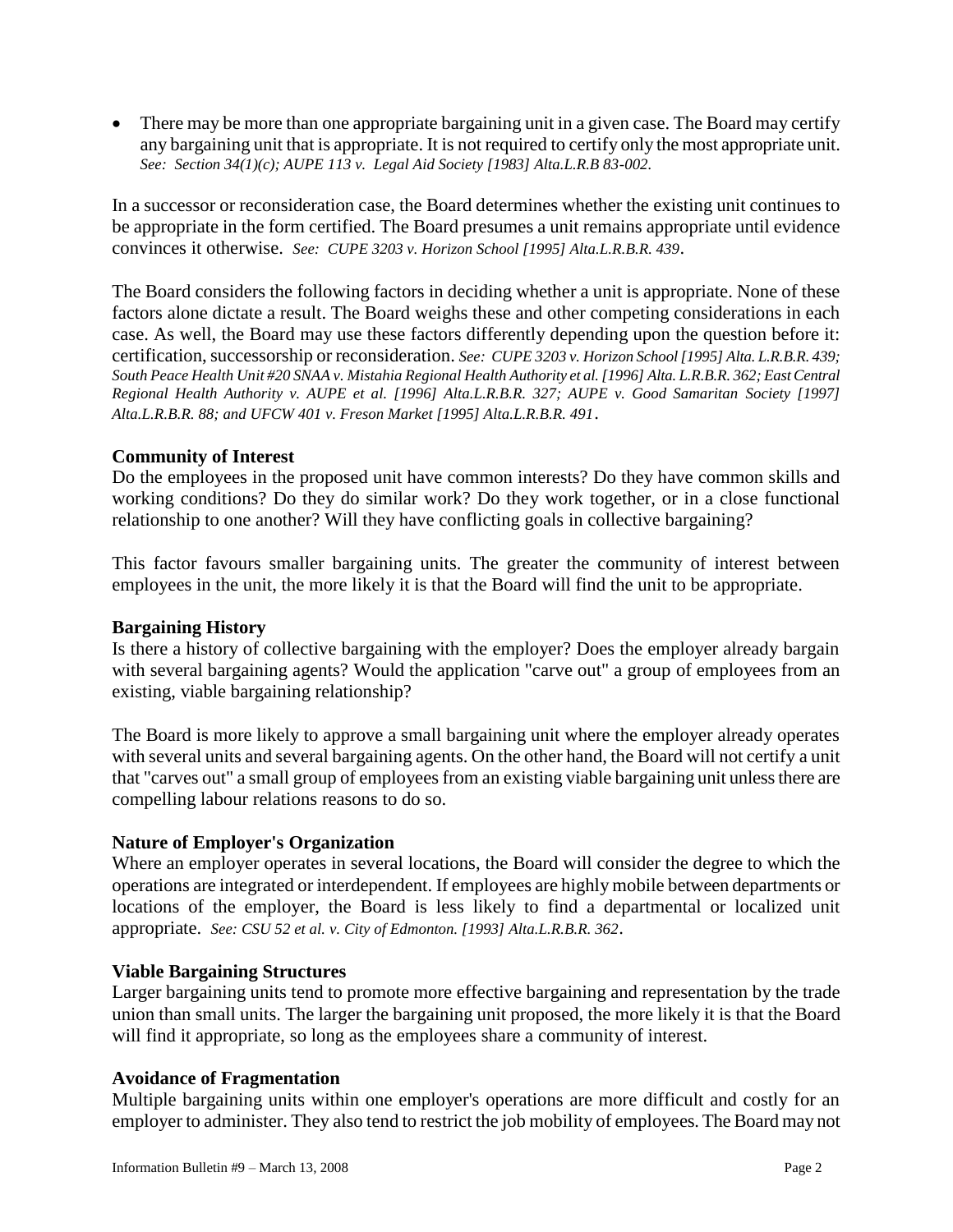find a bargaining unit to be appropriate if it would unduly fragment the employer's bargaining structure.

### **Agreement of the Parties**

If the trade union and employer agree that a proposed unit is appropriate, the Board may give the agreement some weight. The Board will, however, reject an agreed unit if it is not otherwise an appropriate unit.

## **III. SPECIFIC BOARD POLICIES**

Although each bargaining unit is evaluated on its own merits, the Board has developed several "rules of thumb" that parties should be aware of. These include:

### **Full-time and part-time employees**

The Board usually includes full-time, part-time and casual employees in the same "all-employee" unit. The Board will not normally certify separate units of full-time and part-time employees.

### **All-employee units**

A unit of all employees of an employer will be considered appropriate unless there is insufficient community of interest between the different parts of the unit.

#### **"Tag-ends"**

Some certification applications, if successful, would leave only a few small portions of an employer's workforce unorganized. In such cases, the Board may consider a proposed bargaining unit inappropriate if it would exclude these "tag-end" positions.

### **"Office" and "Plant" Units and "Tag Ends"**

In industrial operations, the Board will generally find both a "production" or "plant" unit, and an "office and technical" unit to be appropriate. A plant unit is normally described as: "All employees except office and clerical, security and quality control personnel". Some certification applications, if successful, would leave only a few small portions of an employer's workforce unorganized. In such cases, the Board may consider a proposed bargaining unit inappropriate if it would exclude these "tag-end" positions.

A unit including plant and office and technical employees will not normally be appropriate unless the applicant union can demonstrate substantial support within both the plant and the office portions of the unit.

### **Public-Sector Units**

The *Public Service Employee Relations Act* stipulates that employees of the Crown in right of Alberta form a single bargaining unit. *See: PSERA Sections 10, 11, 16*.

For other public-sector employees, a unit of all employees is the preferred bargaining unit. However, the Act provides that the Board may certify another bargaining unit if it is more appropriate than an all-employee unit.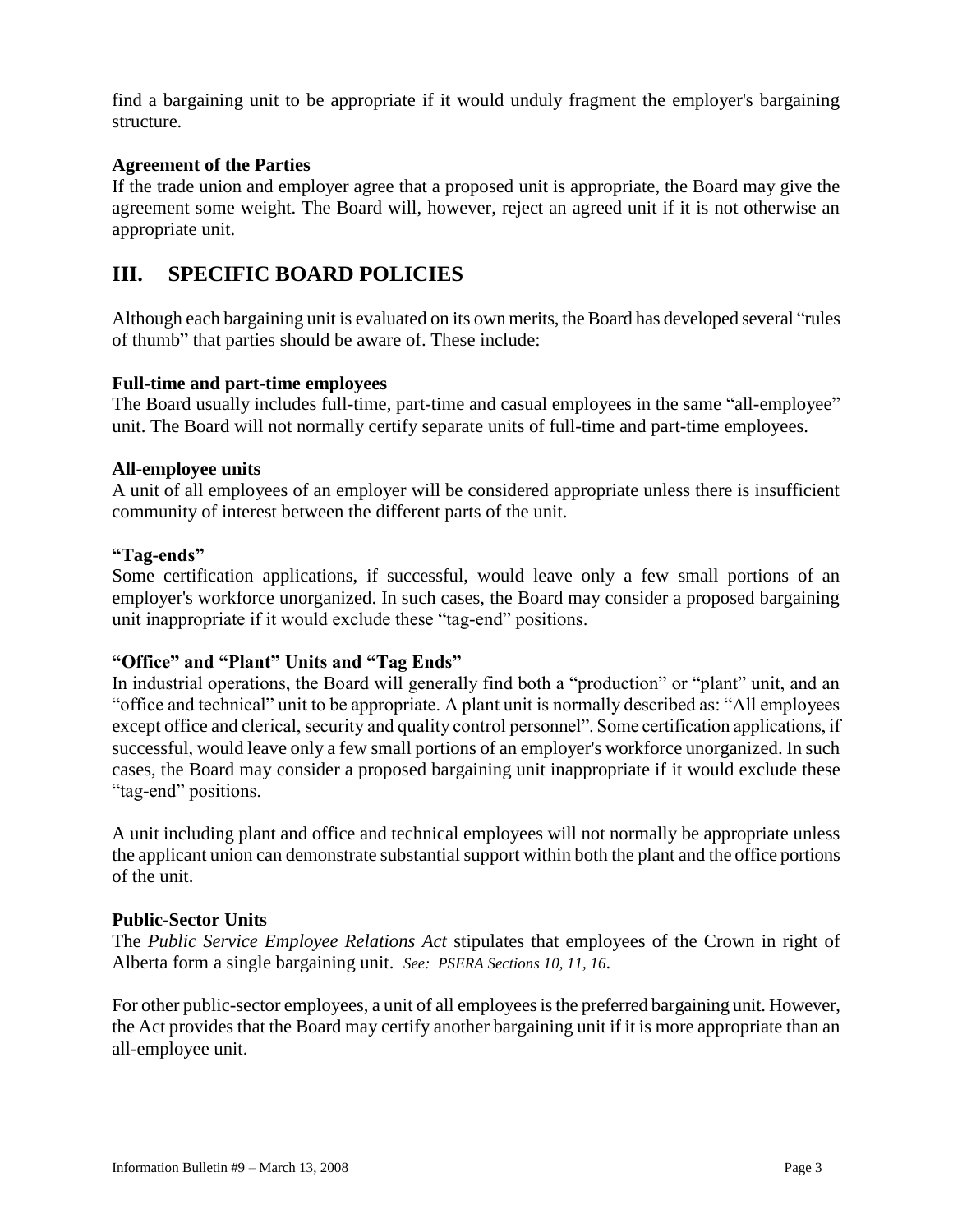# **IV. UNIT CONSIDERATIONS FOR SPECIFIC INDUSTRIES**

The Board has wide discretion in reviewing bargaining units but does so based upon experience as well as policy and labour relations considerations.

### **The Retail Industry**

In the retail industry, a unit comprising employees at several locations within a geographic area (for example the City of Calgary) may be appropriate where a single-location unit for an employer with several locations would not. However, if an employer's operations in a geographic area have not previously been certified, a single location unit may be appropriate if it is otherwise a viable unit on its own. *See: UFCW 401 v. Freson Market [1995] Alta.L.R.B.R. 491; AFCW 401 v. Color Your World [1985] Alta.L.R.B. 85-056; UFCW 401 v. Mariposa Stores et al. [1986] Alta.L.R.B.R. 661*.

### **Security Guard Services**

A bargaining unit may not be appropriate if it includes security guards with other employees. If the guards are employed to protect property against the acts of fellow employees, the Board normally requires guards be excluded from the unit. They may be certified as a separate and/or site-specific unit. *See: Steelworkers 5885 v. Canadian Protection Services [1991] Alta.L.R.B.R. 89*.

### **Firefighting**

The Code says there shall be only one firefighter bargaining unit for each employer. It consists of all officers and technicians assigned exclusively to fire protection and fire prevention (even though those duties may include ambulance or rescue functions) as well as mechanics and tradespersons. The standard firefighter bargaining unit description is: *See: Sections 35(2), 1(o); Red Deer Fire Fighters Association 1190 v. Int'l Association of Firefighters 263 et al. [1986] Alta.L.R.B.R. 282; City FireFighters Union 237 v. The City of Lethbridge [1988] Alta.L.R.B.R. 246.*

"All firefighters."

Volunteer firefighters are also excluded from the unit because they are not employees. *See: The City of Spruce Grove v. Firefighters 3021 [1988] Alta.L.R.B.R. 365*.

### **Education**

Most of these employers have two types of employees: teaching personnel and non-teaching personnel. Usually, the Board finds "All teachers" and "All employees except teachers" are appropriate units. *See: EPSB v. ATA et al [1991] Alta.L.R.B.R. 463; EPSB v. LRB and ATA[1991] Alta. L.R.B.R. 724 (Q.B.); and Edmonton School Dist. #7 and LRB v. ATA [1992] Alta.L.R.B.R. 650 (C.A.)*.

Teaching personnel covers qualified professional teaching staff. According to Section 1(j) of the *Teaching Profession Act*" "teacher" means a person holding a permanent or temporary certificate of qualification as a teacher issued by the Minister under the *School Act.* This includes guidance counsellors and teacher-librarians who have teaching qualifications. The Board considers principals and assistant or vice-principals as teachers, because the *Teaching Profession Act* refers to them as that.

There are several groups of non-teaching personnel. These groups include persons providing administrative or general support functions as well as those involved in teaching but who do not hold permanent or temporary teaching certificates. *See: ATA v. Calgary Islamic School [2008] Alta. L.R.B.R. LD-008.*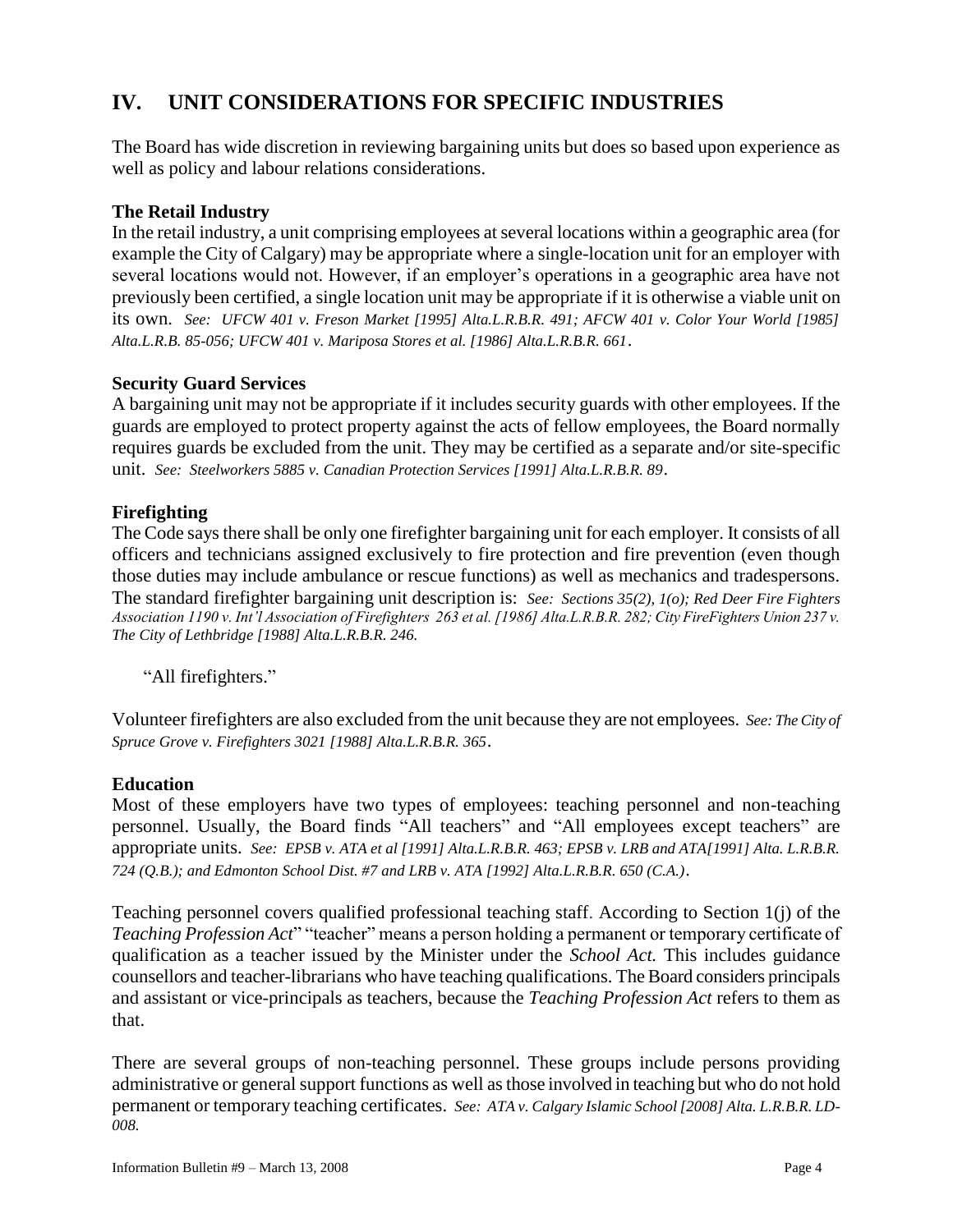The *School Act* has been interpreted to provide that there may only be one bargaining unit of teachers for each employer. The standard teacher bargaining unit description is:

"All teachers." *See: Section 97(3) of the School Act*.

### **Manufacturing**

The appropriate manufacturing unit is usually "All employees except office, clerical and sales personnel".

The unit description includes all persons involved in the manufacturing or production process. Persons associated with such units include shipping and receiving, cleaning, maintenance, service and production personnel. Include quality control personnel if they do routine testing and do not have disciplinary powers. Exclude quality control and security personnel from the bargaining unit if a potential for conflict of interest exists.

The term, "office and clerical" refers to "white-collar" kinds of work. Such units cover secretaries, clerical workers, certain professional personnel and technical personnel (such as draftspersons) involved in an office or administrative setting.

Sales personnel usually do not have a similar community of interest with the operations personnel. The only exception is when the union can show support from these employees. There is a difference between inside and outside sales personnel. Consider "counter", "parts department" or "inside sales" personnel are normally part of the "office and clerical" unit. Consider employees paid on a commission basis as sales personnel, and excluded from the unit. If paid on a wage or salary basis, then consider them part of the office and clerical unit.

### **Medical & Health Laboratories**

An appropriate unit may be "all employees" for smaller labs or "all employees except office and clerical personnel" for larger labs where it may be desirable to carve out the office and clerical employees. *See: HSAA & CUPE 2147 v. Dynacare Kasper Medical Laboratories et al. [1997]. Alta.L.R.B.R. 464*.

### **Mining**

"All employees except office and clerical personnel" is normally the appropriate bargaining unit. It includes all mining operations personnel. Include equipment operators, time-keepers, security personnel, maintenance and service personnel, drivers, janitors, shipping and receiving personnel. Exclude security personnel if they admonish employees and are in a conflict of interest position. Include them if they are simply "watchpersons". In the past, the Board occasionally certified a specific craft unit such as "operating engineers". However, the Board now avoids such craft units.

### **Transportation and Storage**

Normally, "All employees except office and clerical personnel" is the preferred unit. This unit generally includes warehouse, shipping and receiving, and maintenance personnel, as well as mechanics, dock workers, drivers, swampers or driver's helpers. Also, this unit includes dispatchers (assuming they are not managerial or part of the office unit) and cleaning staff.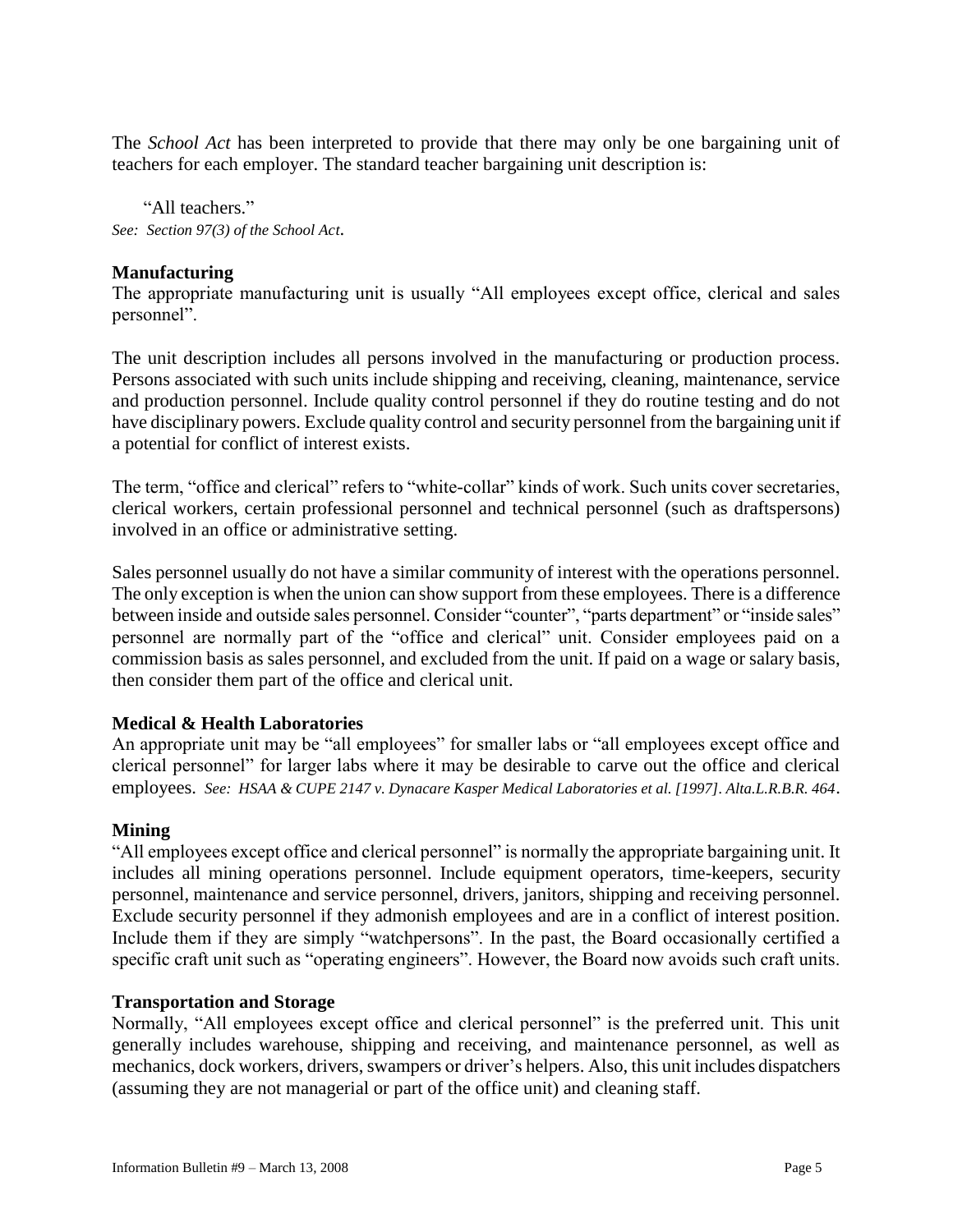The Board usually includes all drivers operating in or out of a geographic location. (Employees temporarily absent from Alberta are still normally under provincial jurisdiction). The only exceptions are drivers operating interprovincially who are under federal legislation. The Board sometimes certifies "truck drivers" units after weighing concerns about the impact of carving out such a unit.

### **Utilities**

Normally the Board certifies the operating unit apart from the office and clerical unit. The unit description is usually "All employees except office and clerical personnel". This unit description would cover all employees employed in various locations in Alberta. The operating unit includes plant operators, and other operations personnel engaged in the facility. Operating personnel includes steam plant or operating engineers, shift engineers, and apprentice operators. This also includes maintenance trades such as electricians, apprentices, labourers, laboratory personnel, and instrumentation personnel.

The Board does not usually certify small office and clerical units for individual plants. Normally, the Board certifies them on a regional or provincial basis. The unit description usually is "All office and clerical employees". This unit normally includes office workers, data processing, finance and administration personnel as well as secretaries and receptionists. *See: Energy and Chemical Workers 666 v. ICG Liquid Gas and Teamsters Local 362 [1989] Alta.L.R.B.R. 43*.

# **V. WRITING BARGAINING UNIT DESCRIPTIONS**

Persons writing bargaining unit descriptions should use the following guidelines when writing unit descriptions:

- **Omit statutory exclusions:** Do not expressly exclude those persons automatically excluded by Section 1(1) of the Code.
- **Use "all employees" followed by limitations:** For all inclusive employee bargaining units, use "All employees" followed by:
	- any limitation based on a division of the employer's operations, or a specific institution;
	- any geographical limitation;
	- any exceptions; or
	- a combination of the above.
- **Include restrictions based on the employer's operating divisions:** Where an employer has several locations, geographical limitations should appear in the unit description ("all employees of the employer at the Edmonton plant") not as part of the employer's name ("XYZ Industries Ltd., Edmonton").
- **Include geographic limitations:** For geographical limitations use the following forms:
	- "All employees in the Edmonton plant except office and clerical personnel."
	- "All employees at the 123 Street shop in Red Deer."
	- "All employees in Lethbridge except office, clerical and sales personnel."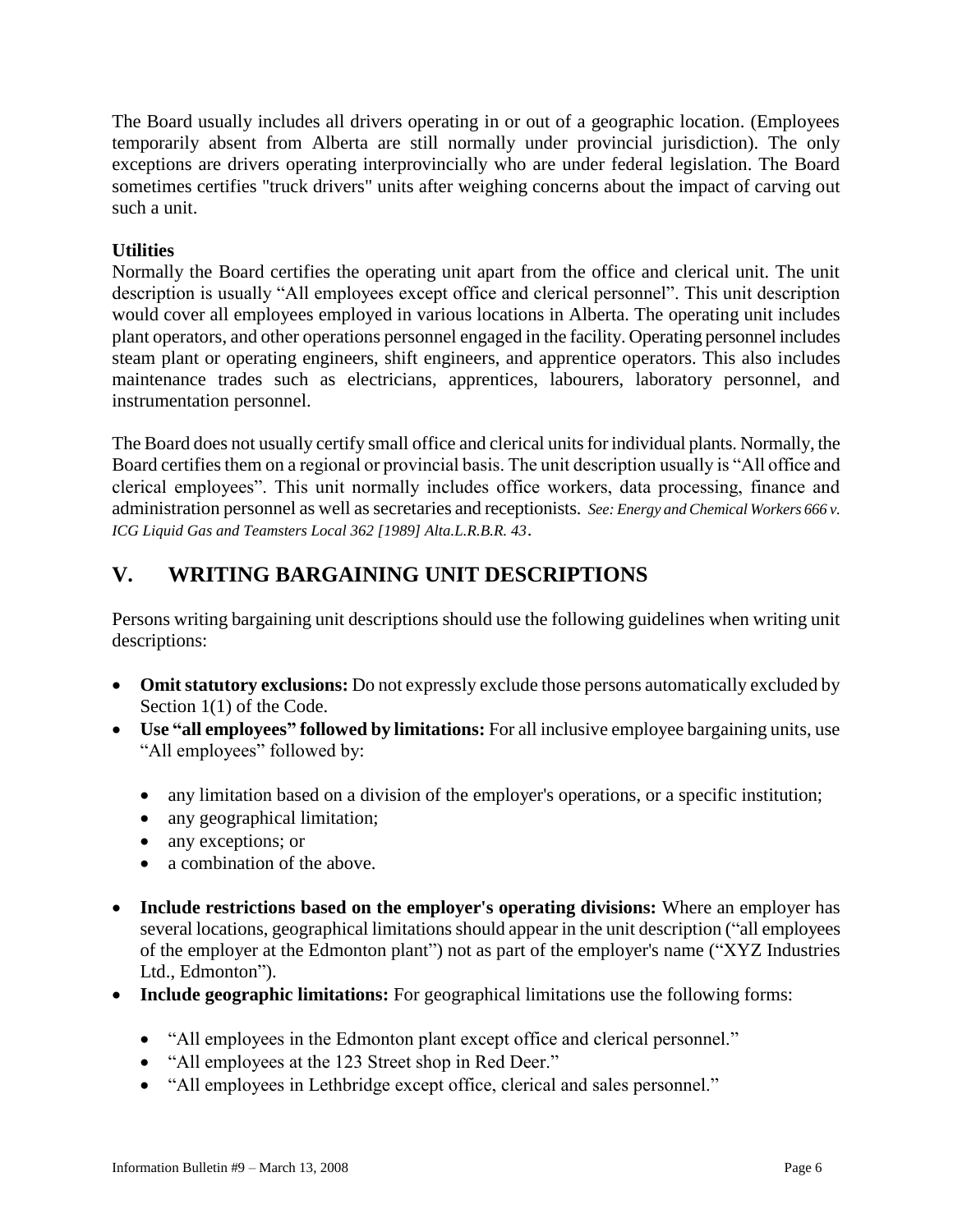- Name specific exceptions: For exceptions, use common generic terms wherever possible, like the ones in these examples.
	- "except those employed in construction";
	- "except office and clerical personnel";
	- "except office, clerical, and sales personnel";
	- "except office, clerical, quality control and security personnel";
	- "except office, clerical, sales and construction personnel";
	- "except office, clerical and technical personnel";
	- "except custodial and maintenance personnel";
	- "except quality control and security personnel";
	- "except quality control personnel"; or
	- "except security personnel."

Where several classes of employee need excluding, exclude them in the following order.

- 1. office;
- 2. clerical;
- 3. technical;
- 4. sales;
- 5. quality control;
- 6. security;
- 7. custodial;
- 8. maintenance; and
- 9. construction.
- **Exclude other bargaining units:** For exceptions based on a second bargaining unit, refer first to the other certificate. Do not include the other union name or unit description. This avoids having to change the certificate if the name of the other union changes. For these type of units, use the following form:

"All employees except those covered by Certificate No. 234."

In cases of voluntary recognition, use the name of the union holding the voluntary recognition:

"All employees except those represented by CUPE 123."

- **Presume province-wide units:** Units without geographic restrictions are province wide. The only exceptions are construction and maintenance units which are for the union's territorial scope. All other geographic restrictions are expressed.
- **Presume all employee types:** Units are for all employees (full-time, part-time and casual) unless there is an exception expressed, such as:

"All employees except part-time and casual personnel."

 **Use generic job types not specific titles:** While specific job titles seem clear at the time of application, they may become confusing as the organization of the workplace changes but the certificate does not. For units based on a particular type of job or employee type use "all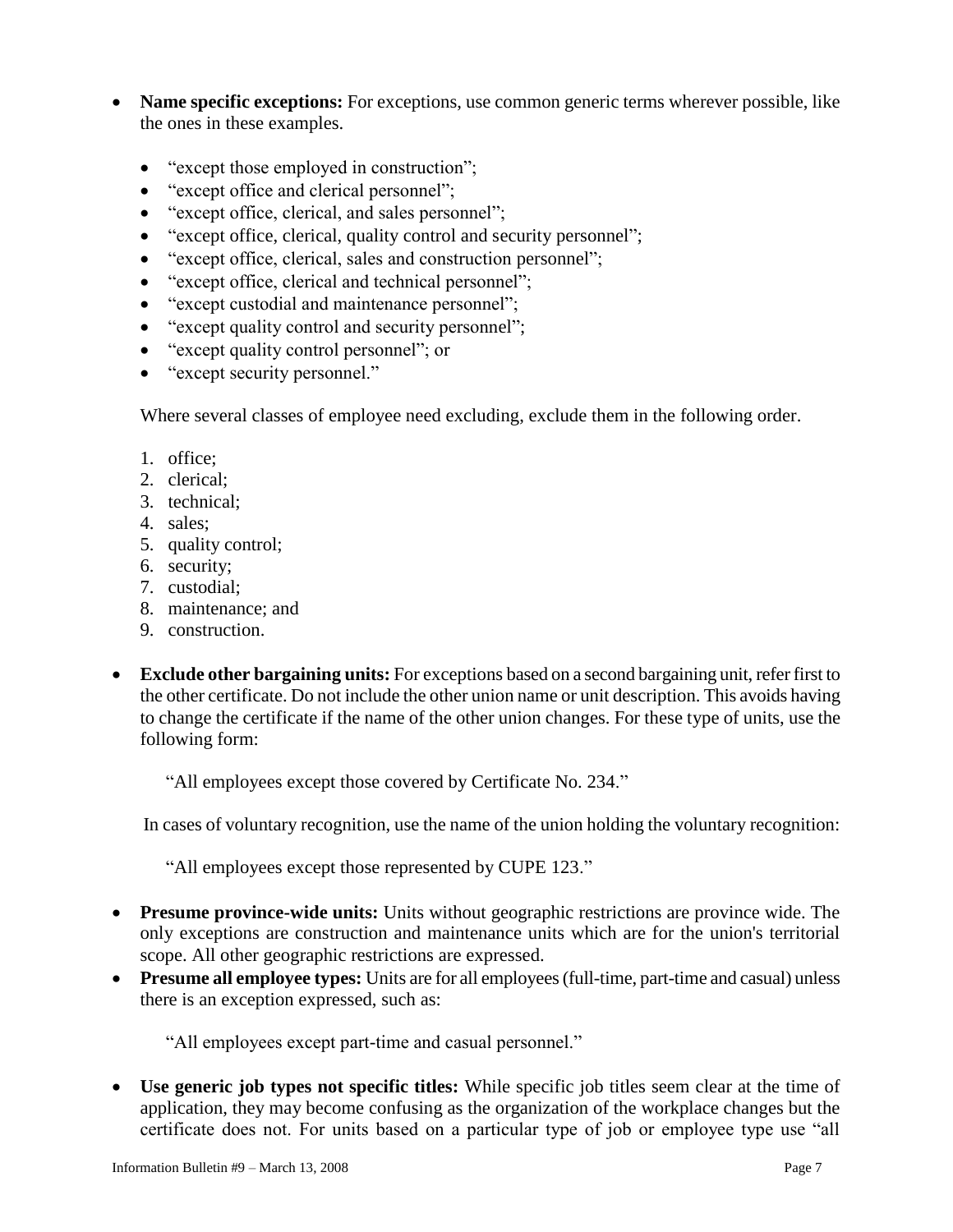employees employed as ..." (list the job type or types using as generic a description as possible consistent with clarity)". Follow this with any exceptions as shown above.

- **Use function not qualification-based descriptions:** Describe employees on the basis of the job functions they perform, not on the qualifications they hold. Therefore, use plumbers not journeymen plumbers, nurses not registered nurses, etc. Do not refer to any specific work jurisdiction assignments, but refer to classifications, if necessary. Also, do not refer to "journeymen" or "indentured apprentices" when referring to trade classifications. The Board does not differentiate between qualified and unqualified tradespersons.
- **Use standard terms:** The Board uses certain standard terms in preference to others. Use:
	- personnel instead of staff, persons, workers;
	- employee instead of worker;
	- except instead of excepting, save and except, excluding;
	- plant instead of factory, manufacturing facility;
	- driver instead of truck driver; and
	- Calgary, not City of Calgary (only in unit descriptions when adding a geographic limitation, not if the reference is to the employer's name or division name).
- **Avoid sexist terms:** Use gender neutral terms wherever possible. For example, use:
	- bartenders, not tapmen;
	- firefighters not firemen;
	- tradespersons not journeymen;
	- housekeepers not maids.
- **Use standard descriptions:** The Board has established standard unit descriptions in some industries which must be followed unless a panel rules otherwise.

Previous certificates can be useful tools for describing bargaining units and to show the uniform language the Board attempts to use. A list of all current certificates is available online at: [http://www.alrb.gov.ab.ca/activecertificates.html.](http://www3.gov.ab.ca/alrb/activecertificates.html)

# **VI. REASONABLY SIMILAR BARGAINING UNIT**

Trade unions should apply for certification for a bargaining unit that it believes to be appropriate considering the factors above as guidelines. If the unit applied for is not appropriate, but, in the view of the Board, a reasonably similar unit would be, the Board may amend the unit. The Board may then grant a vote, in the amended unit, on the strength of the 40% support within the unit originally applied for. If no reasonably similar unit would be appropriate for collective bargaining, the Board will dismiss the application. *See: Sections 35(1)(b) and 36(2); GCIU 34-M v. The Calgary Herald et al. [1993] Alta.L.R.B.R. 222.*

# **VII. APPLICATIONS FOR DETERMINATIONS**

The Board has the authority to determine whether persons are or are not employees within the meaning of the Code and the Act and whether or not a person falls within a given bargaining unit. Parties to a difference over any such question should first meet and attempt to resolve the issue themselves. In the event such a matter cannot be resolved, the parties should consider using the